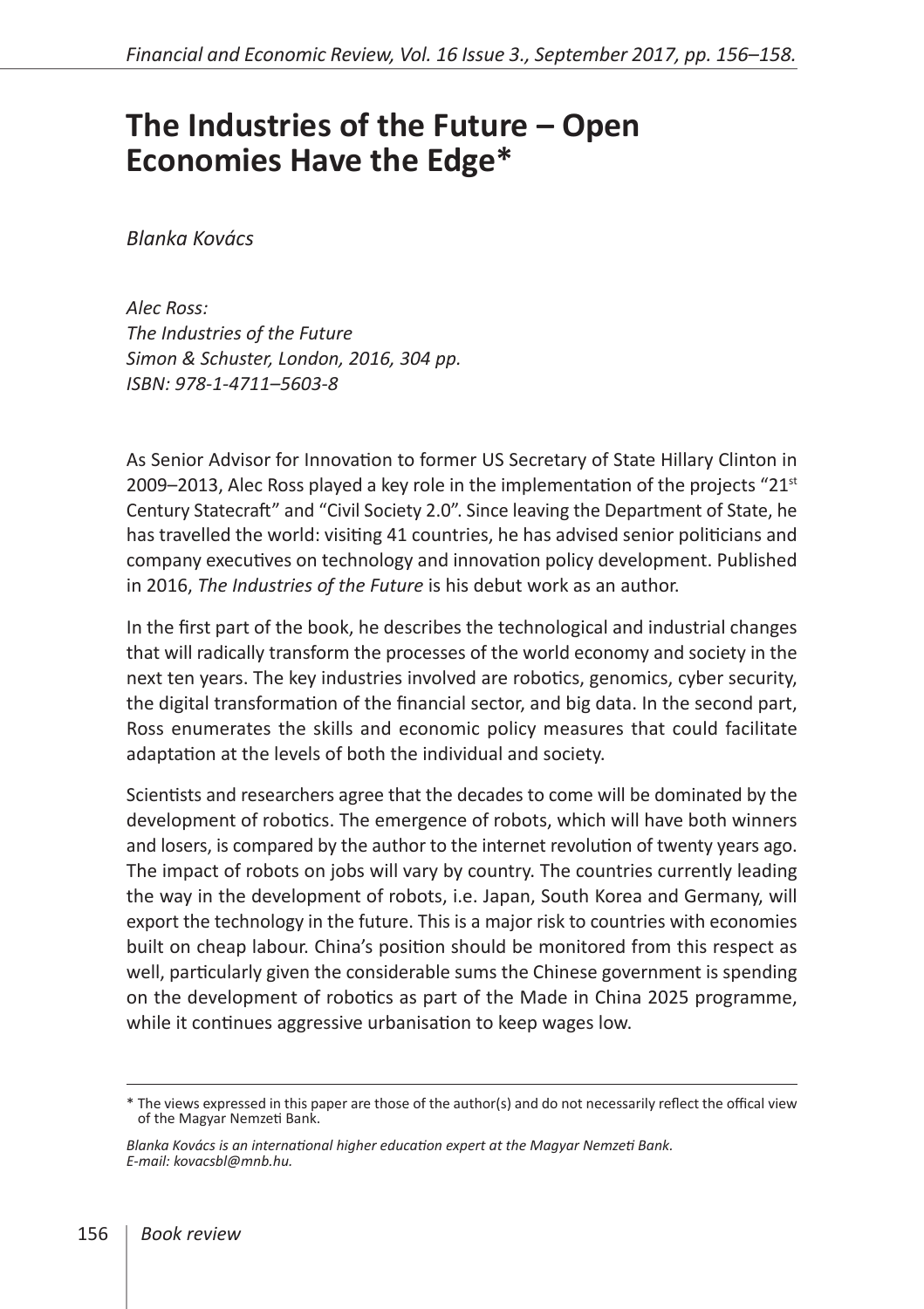Ross believes that in the decades to come, genomics will have a greater impact on our lives than the internet, offering the potential to know who we actually are at a molecular level. Research in genomics is led by the United States, but China has been catching up fast in this field as well. The Beijing Genomics Institute is among the leading research institutes in the world and has more genetic engineering instruments than the United States. China is of the view that the economic dominance of the US is attributable to the latter's recognition and exploitation of the opportunities offered by the internet. The Chinese government has stated that genomics will be the next billion-dollar industry that is comparable to the internet, in which China wants to become the leader.

The third largest driver of transformation is the emergence of big data, which could radically change industries from healthcare to education. Currently it is the subject of an exciting debate whether this would lead to a more centralised arrangement in the world economy, and the tech companies of Silicon Valley will acquire entire industries or on the contrary, the transformation of big data into a mass product would facilitate the entry and rise of new companies throughout the world.

The emergence of the latest 'currency' of the  $21<sup>st</sup>$  century will have an unforeseen impact on the financial system. The author argues that in the future only six currencies will be relevant: the dollar, the euro, the yen, the pound, the renminbi, and bitcoin. The spread of bitcoin is largely determined by financial stability and regulation in each country. In countries whose financial systems are not sufficiently sophisticated, such as Argentina, Iraq or Venezuela, there is greater receptiveness for alternative instruments like bitcoin, on which economists' opinions are divided. According to Paul Krugman, bitcoin contradicts the theories of both Adam Smith and Keynes and its use would plunge us back to the middle ages, when the unit of account was a precious metal, gold.

Throughout the book, the author underlines the importance of openness at both the government and corporate levels. Countries that are not led by control freaks and are making a shift towards a more open economic model could accommodate the industries that will shape the future. Ross offers the example of Estonia's economic model. In the early nineties, the Estonian government implemented economic reforms that created an innovation-friendly environment. For example, by 1998 all schools had been connected to the internet.

One of the most important and least recognised drivers of globalisation and growth is women's stronger social participation, which is expected to increase further in the future. Ross takes China's example to demonstrate the effect of equal rights for women on economic performance. In China, granting equal rights for women had already been a central effort under Mao's rule. Men and women were paid approximately the same wages, and women also received childcare allowances.